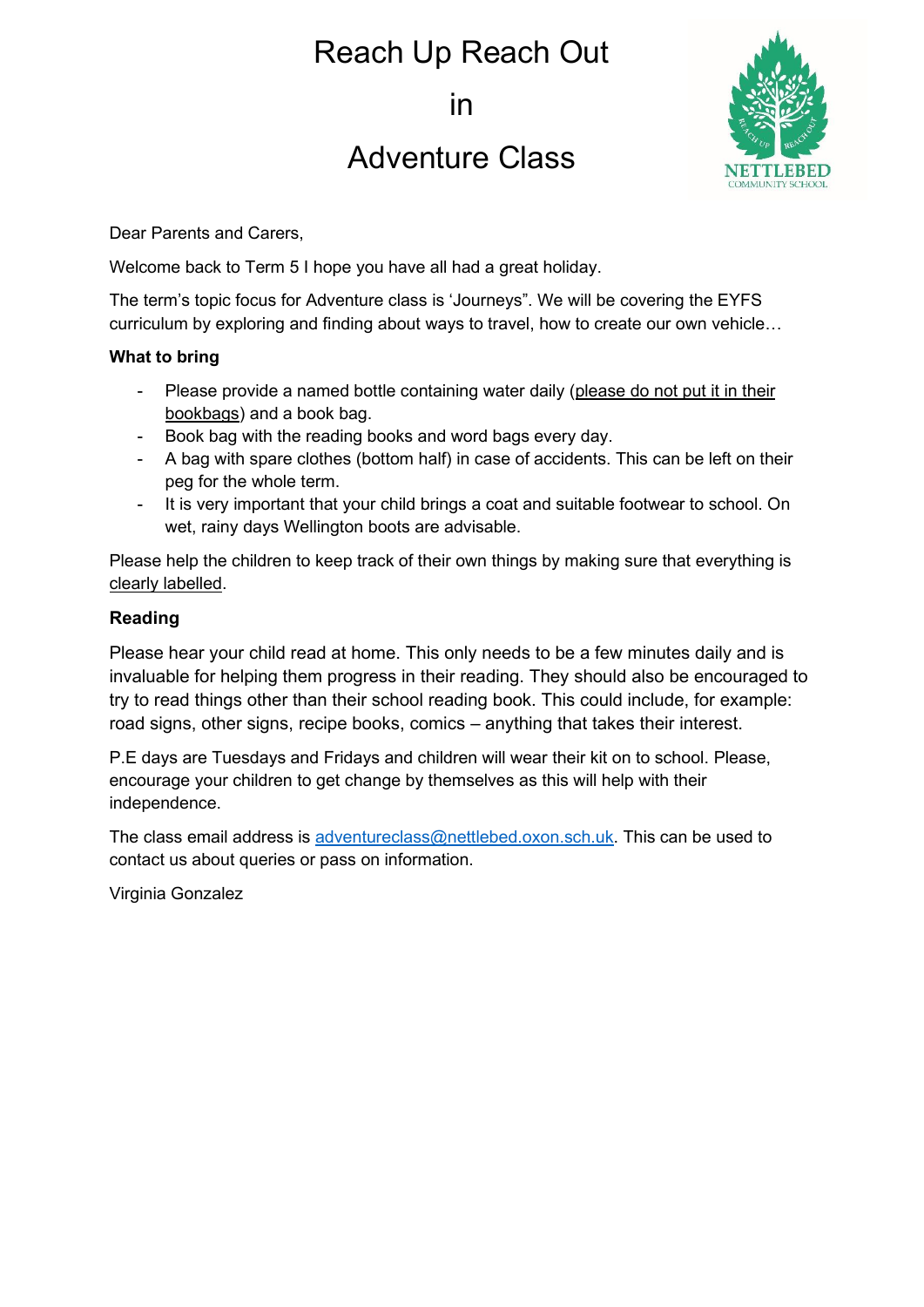## **Literacy**

Children will listen to a range of stories and rhymes. They will be encouraged to discuss settings, characters and the storyline.

In our Phonics sessions we will learn letters sounds and develop reading skills.

## **Maths**

We will be looking at subitising numbers, counting, ordinality cardinality and composition of numbers.

## **Expressive Arts and Design**

Children will be exploring different media to develop their drawing and painting skills.

For design and technology will create our own vehicle.

Exploring instruments, singing song and creating our own choreography.

## **Journeys**

#### **Term 5 2022**

This term we will focus on Journeys and ways to travel.

There will be opportunities for the children to create their own vehicles in D&T among other special activities.

## **Physical Development**

We will be focused on playing rounders and team games.

A healthy life style will include diet, exercise and self-care skills.



## **P.S.E.D.**

We will be learning about rights and responsibilities and how we grow and we change.

## **Understanding of the World**

In this broad area of the curriculum we will be using different types of technology and exploring different materials.